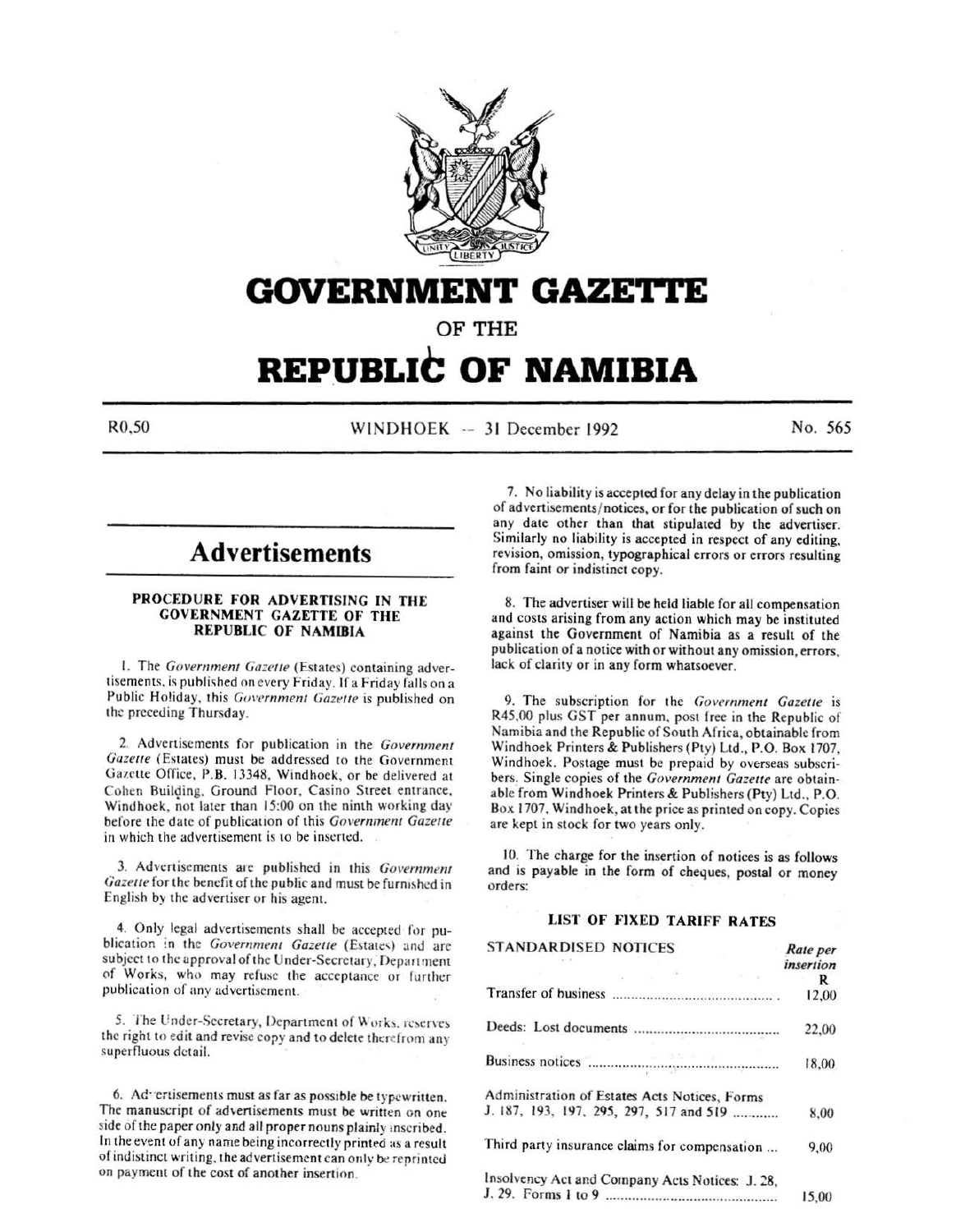-

 $\overline{\phantom{a}}$ 

 $\overline{\phantom{a}}$ 

| $J.H.$ $-$ Forms 2 and 6 $-$ additional statements<br>according to word count table, added to the basic<br>traffic.                                   |        |
|-------------------------------------------------------------------------------------------------------------------------------------------------------|--------|
| Change of name (two insertions)                                                                                                                       | 108,00 |
| Naturalisation notices (including a reprint for the                                                                                                   | 8.00   |
| Unclaimed moneys - only in the Government<br>Gazette, closing date 15 January (per entry of                                                           | 3,00   |
|                                                                                                                                                       | 18.00  |
|                                                                                                                                                       | 8.00   |
|                                                                                                                                                       |        |
| NON-STANDARDISED NOTICES                                                                                                                              |        |
| Company notices:                                                                                                                                      | R      |
| Short notices: Meetings, resolutions, offers of<br>compromise, conversions of companies, voluntary<br>windings-up, et.: closing of members' registers |        |
| for transfer and/or declarations of dividends                                                                                                         | 40.00  |
| Declaration of dividends with profit statements,                                                                                                      | 90.00  |

|                                                               | 40.00  |
|---------------------------------------------------------------|--------|
| Liquidators' and other appointees' notices                    | 25.00  |
| SALES IN EXECUTION AND OTHER PUBLIC SALES:                    |        |
|                                                               | 65.00  |
| Public auctions, sales and tenders:                           |        |
|                                                               | 22.00  |
|                                                               | 54.00  |
|                                                               | 82.00  |
| ORDERS OF THE COURT:                                          |        |
| Provisional and final liquidations or sequestra-<br>$\ddotsc$ | 50.00. |

| 50.00  |
|--------|
|        |
| 120.00 |
|        |
| 120.00 |
| 15.00  |
| 15.00  |
|        |

II. The charge for the insertion of advertisements other than the notices mentioned in paragraph 10 is at the rate of R3,00 per em double column. (Fractions of a em must be calculated as a em).

12. No advertisements shall be inserted unless the charge is prepaid. Cheques, drafts, postal or money orders must be made payable to the Under-Secretary, Department of Works, Private Bag 13348, Windhoek.

#### FORM J 29

#### FIRST MEETINGS OF CREDITORS, CONTRIBUTORIES, MEMBERS OR DEBENTURE-HOLDERS OF SEQUESTRATED ESTATES, COMPANIES BEING WOUND UP OR PLACED UNDER PROVISIONAL JUDICIAL MANAGEMENT

The estates and companies mentioned below having been placed under sequestration, being wound up or having been placed under provisional judicial management by order of the Supreme Court of South West Africa, Masters of the Supreme Court hereby given notice, pursuant to section 17(4) and 40(1) of the Insolvency Act, 1936. section 119(3), 125(1) and 196bis(4) of the Companies Act, 1926, and sections 356(1), 364(1) and 429 of the Companies Act, 1973, that first meeting of creditors, contributories, members or debenture-holders of the said estates or companies will be held on the dates and at the times and places mentioned below, for proof of claims against the estates or companies, the election of trustees, liquidators or judicial managers or managers or provisional judicial managers or for the purposes referred to in section 364 or 431 of Act 61 or 1973, as the case may be.

Meetings in a place in which there is a Master's office, will be held before the Master; elsewhere they wilt be held before the Magistrate.

W24/92 Adrian Johan Tromp. 20 October 1992. II December 1992. High Court of Namibia. 13 January 1993, 10:00, Office of the Master of the High Court of Namibia, Windhoek.

# FORM J 187

### LIQUIDATION AND DISTRIBUTION ACCOUNTS IN DECEASED ESTATES LYING FOR INSPECTION

In terms of section 35(5) of Act 66 of 1965, notice is hereby given that copies of the liquidation and distribution accounts (first and final, *unless otherwise stated)* in the estates specified below will be open for the inspection of all persons interested therein for a period of 21 days (or shorter or longer if *specially stated)* from the date specified or from the date of publication hereof, whichever may be the later, and at the offices of the Master and Magistrates as stated.

Should no objection thereto be lodged with the Master concerned during the specified period, the executors will proceed to make payments in accordance with the accounts.

407/92 NOLTE Margarita Magdalena, Windhoek, 260201 01 0005 I, Windhoek. Bank Windhoek Ltd., Estate & Trust Department, P.O. Box 15, Windhoek.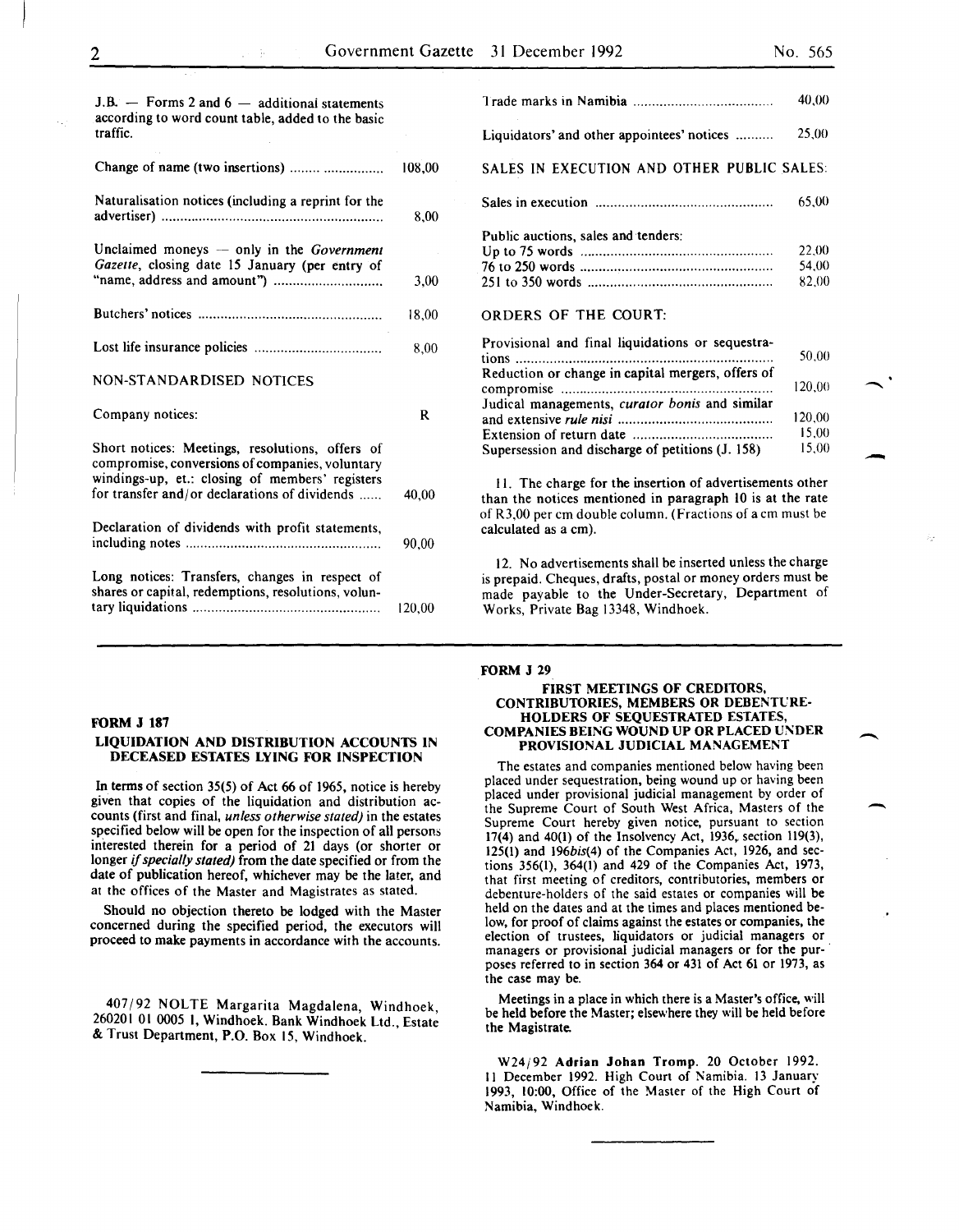$\overline{\phantom{a}}$ 

-

-

### **NOTICE**

# HELD IN THE HIGH COURT OF NAMIBIA

In the matter between:

| SOUTH WEST AFRICAN BUILDING<br><b>SOCIETY</b> | <b>Plaintiff</b> |
|-----------------------------------------------|------------------|
| and<br>ADOLF HAROBEB                          | Defendant        |

# NOTICE OF SALE IN EXECUTION

Pursuant to a Judgment of the above Honourable Court granted on 2nd day of October 1992, the following immovable property will be sold without reserve and voetstoots by the Deputy Sheriff of the District of Rehoboth on Monday, the 25th day of January 1993 at 10:00 in front of the Magistrate's Court at Rehoboth.

CERTAIN Erf No. F 663, Rehoboth;

SITUATE In Rehoboth.

The "Conditions of Sale-in-Execution "will lie for inspection at the office of the Deputy Sheriff at Rehoboth and at the Head Office of Plaintiff at Windhoek and Plaintiff's Attorneys, Fisher, Quarmby & Pfeifer, at the undermentioned address.

DATED at WINDHOEK on this 9th day of December 1992.

FISHER, QUARMBY & PFEIFER ATTORNEYS FOR PLAINTIFF 108 SWABS Building Post Street Windhoek

#### HELD IN THE HIGH COURT OF NAMIBIA

In the matter between:

SOUTH WEST AFRICAN BUILDING **SOCIETY** and HENDRIK ADRIAAN VAN DER BERGH **Plaintiff** Defendant

# NOTICE OF SALE IN EXECUTION

Pursuant to a Judgment of the above Honourable Court granted on 4th day of September 1992, the following immovable property will be sold without reserve and voetstoots by the Deputy Sheriff of the District of Rehoboth on Monday, the 25th day of January 1993 at 10:00 in front of the Magistrate's Court at Rehoboth.

CERTAIN Erf No. A 94 Rehoboth;

SITUATE In Rehoboth.

The "Conditions of Sale-in-Execution" will lie for inspection at the office of the Deputy Sheriff at Rehoboth and at the Head Office of Plaintiff at Windhoek and Plaintiff's Attorneys, Fisher, Quarmby & Pfeifer, at the undermentioned address.

DATED at WINDHOEK on this 9th day of December 1992.

FISHER, QUARMBY & PFEIFER ATTORNEYS FOR PLAINTIFF 108 SWABS Building Post Street Windhoek

#### HELD IN THE HIGH COURT OF NAMIBIA

In the matter between:

| SOUTH WEST AFRICAN BUILDING |           |
|-----------------------------|-----------|
| <b>SOCIETY</b>              | Plaintiff |
| and                         |           |
| ANGELINE MUJAZU             | Defendant |

#### NOTICE OF SALE IN EXECUTION

Pursuant to a Judgment of the above Honourable Court granted on 7th day of August 1992, the following immovable property will be sold without reserve and voetstoots by the Deputy Sheriff of the District of Windhoek on Monday, the 25th day of January 1993 at 09:00 at Erf No. 1301, (a Portion of Erf No. 1479), Hochlandpark Township, Tauben Street, Windhoek.

CERTAIN Erf No. 1301, (a Portion of Erf No. 1479), Hochlandpark Township;

SITUATE In the Municipality of Windhoek.

The "Conditions of Sale-in-Execution" will lie for inspection at the office of the Deputy Sheriff at Windhoek and at the Head Office of Plaintiff at Windhoek and Plaintiff's Attorneys, Fisher, Quarmby & Pfeifer, at the undermentioned address.

DATED at WINDHOEK on this 9th day of December 1992.

FISHER, QUARMBY & PFEIFER ATTORNEYS FOR PLAINTIFF 108 SWABS Building Post Street Windhoek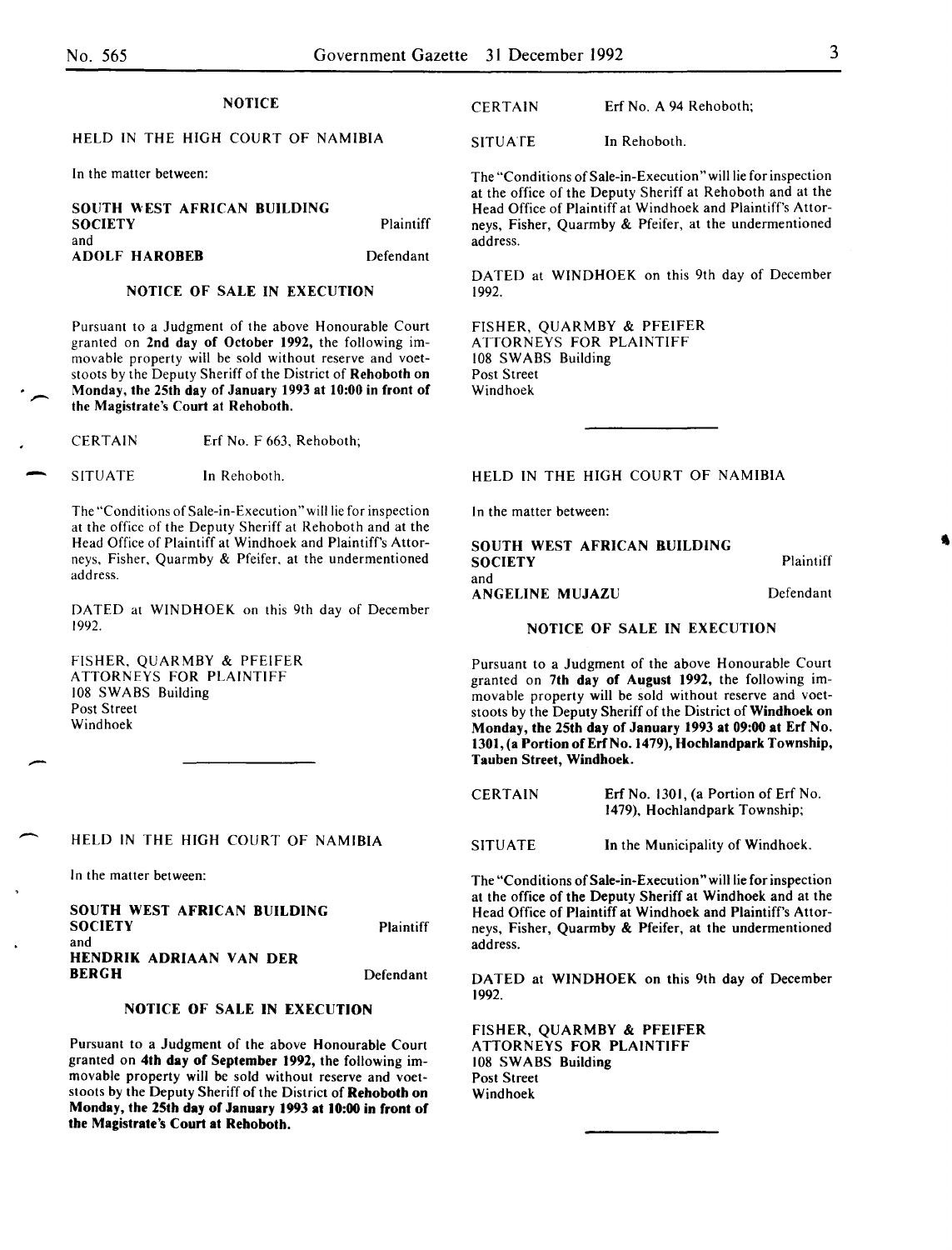-

渺

#### HELD IN THE HIGH COURT Of NAMIBIA

In the matter between:

#### SOUTH WEST AFRICAN BUILDING **SOCIETY** and LEONARD LIKUWA KANDYIMI Plaintiff Defendant

#### NOTICE OF SALE IN EXECUTION

Pursuant to a Judgment of the above Honourable Court granted on 8th day of May 1992, the following immovable property will be sold without reserve and voetstoots by the Deputy Sheriff of the District of Windhoek on Monday, the 25th day of January 1993 at 10:00 at Erf No. 4255, Khomasdal Township, (Extension No.1), Borgwardt Street, Windhoek.

| <b>CERTAIN</b> | Erf No. 4255, Khomasdal Township, |
|----------------|-----------------------------------|
|                | (Extension No. 1);                |

SITUATE In the Municipality of Windhoek.

The "Conditions of Sale-in-Execution" will lie for inspection at the office of the Deputy Sheriff at Windhoek and at the Head Office of Plaintiff at Windhoek and Plaintiff's Attorneys, Fisher, Quarmby & Pfeifer. at the undermentioned address.

DATED at WINDHOEK on this 9th day of December 1992.

FISHER. QUARMBY & PFEifER ATTORNEYS FOR PLAINTIFF 108 SWABS Building Post Street Windhoek

#### THE ALIENS ACT, 1937 NOTICE OF INTENTION OF CHANGE OF SURNAME

I. MAGANA VICTORIA JARMANN, residing at Erf No. 1473, Wanaheda and employed as Computer Operator at Bergers Stores, intend applying to the Minister of Civic Affairs for authority under section 9 of the Aliens Act, 1937, to assume the surname PIETERSEN for the reasons that I was adopted by my grandparents and grew up with their surname. All my documents carry the surname PIETERSEN.

J previously horc the names MAGANA VICTORIA .JARMANN.

Any person who objects to my assumption of the said surname of PIETERSEN should as soon as may be lodge his/her objection, in writing, with a statement of his/her reasons therefor, with the Magistrate of Windhoek.

(Sgd.) M.V. JARMANN Dated: 13 April 1992 1031

#### HELD IN THE HIGH COURT OF NAMIBIA

In the matter between:

SOUTH WEST AFRICAN BUILDING **SOCIETY** and FRITZ JURGEN GENTZ Plaintiff Defendant

# NOTICE OF SALE IN EXECUTION

Pursuant to a Judgment of the above Honourable Court granted on 17th day of July 1992, the following immovable property will be sold without reserve and voetstoots by the Deputy Sheriff of the District of Windhoek on Monday, the 25th day of January 1993 at 09:30 at Erf No. 3912, (a Portion of the consolidated Erf No. 1646), Windhoek Township, 199 Pullrnann Street, Windhoek.

| <b>CERTAIN</b> | Erf No. 3912, (a Portion of the con-<br>solidated Erf No. 1646), Windhoek<br>Township: |
|----------------|----------------------------------------------------------------------------------------|
| <b>SITUATE</b> | In the Municipality of Windhoek<br>Registration division "K".                          |

The "Conditions of Sale-in-Execution" will lie for inspection at the office of the Deputy Sheriff at Windhoek and at the Head Office of Plaintiff at Windhoek and Plaintiff's Attorneys, Fisher, Quarmby & Pfeifer, at the undermentioned address.

DATED at WINDHOEK on this 9th day of December 1992.

FISHER, QUARMBY & PFEIFER ATTORNEYS FOR PLAINTIFF 108 SWABS Building Post Street Windhoek

# THE ALIENS ACT, 1937 NOTICE OF INTENTION OF CHANGE OF SURNAME

I, KANISIA MALUTSELUS, residing at Ondangwa and employed as a Teacher at lipandajaamuti Combined School, intend applying to the Minister of Home Affairs for authority under section 9 of the Aliens Act, 1937, to assume the surname SHIGUWO for the reasons that MALUT-SELUS is my father's name.

l previously bore the names KANISIA MALUTSELUS.

Any person who objects to my assumption of the said surname of SHIGUWO should as soon as may be lodge his/her objection, in writing, with a statement of his/her reasons therefor, with the Magistrate of Ondangwa.

the communication (Sgd.) K. MALUTSELUS Dated: 14 December 1992 i032